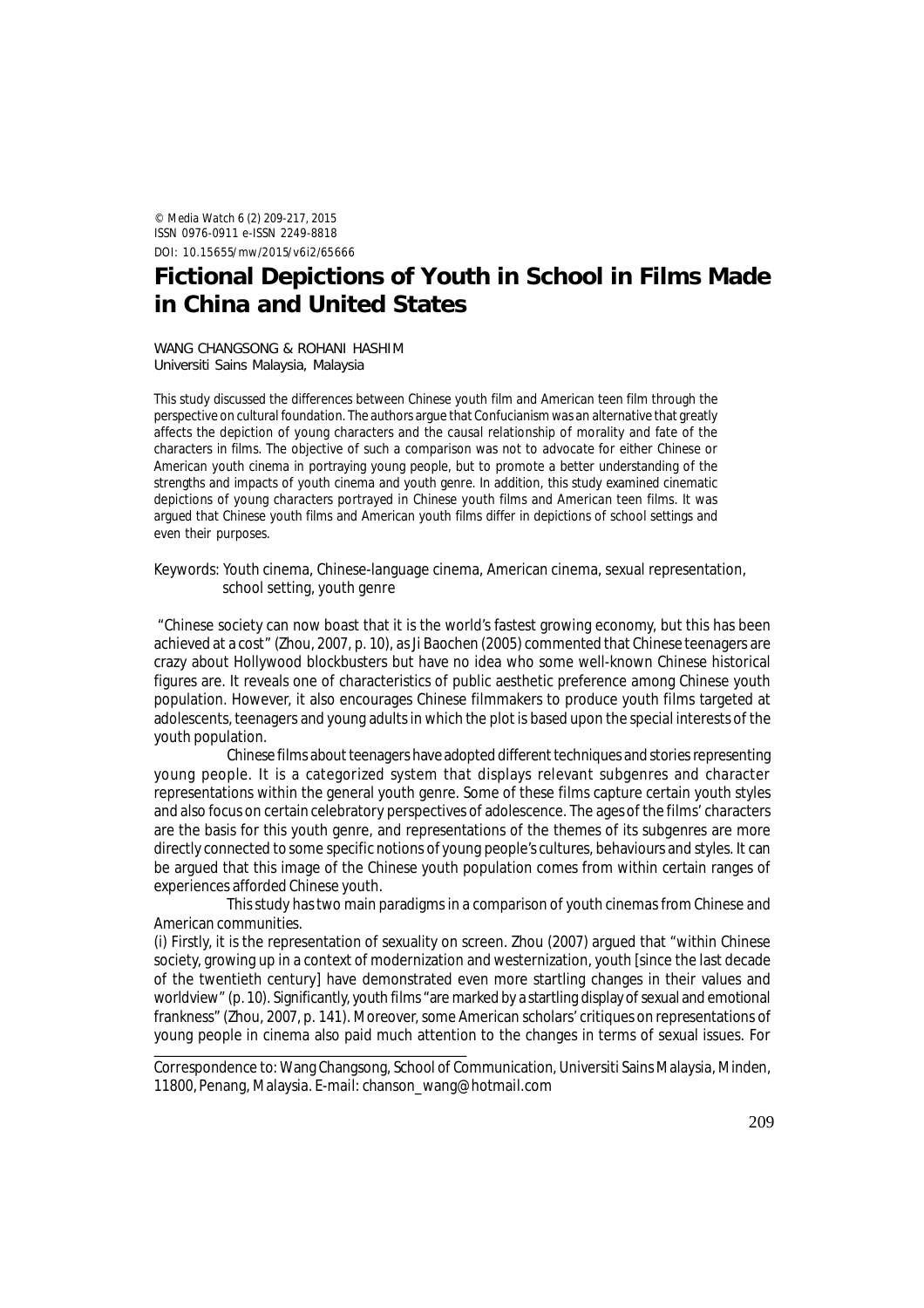instance, Shary (2005) argued that "teens on screen [in the contemporary era] learned to explore their sexual practices and endeavored to actually educate themselves about the subject" (p. 89). Following such a trend, the debate over sexual expressions among young people is a substantial concern in this study.

(ii) Secondly, the other paradigm is the way of portraying young people that focuses not only on features and characteristics of young protagonists, but also on the nature of portraits of youth, such as narrative style and film form, as well as social indication. This implies that the differences in both youth cinemas should be treated in terms of essence, instead of degree (e.g., degree of sexual openness).

Using both paradigms, this study focuses on differences in essences, context, and representation of sexuality in both youth cinemas. An overview of the contemporary Chinese youth cinema is provided, including a brief cultural foundation, industrial trends, and market acceptability. Comparisons are made between the Chinese youth cinema and American youth cinema in terms of youth in school. At the same time, this study discusses how American youth cinema representations of sexuality impact Chinese youth cinema. The objective of such a comparison is not to advocate for either Chinese or American youth cinema in portraying youth and sexual issues, but to promote a better understanding of the strengths and impacts of youth cinema.

# **Cultural Foundation**

In the contemporary era, youth genre has outlived its educational, inspirational, realistic purposes. The influx of American youth films gave added stimulus to the film industry. The appearance of the sexual conquests of the characters in *American Pie* in many ways presented a radical change for Chinese youth film. It is an excellent example of the teen sex-quest story that embodies the impact on Chinese young audiences. In the 2000s, the Chinese film series *Pubescence* (China) demonstrates not the conventional young characters but libidinous young protagonists. These films appeared, all working on the sex-quest plotline, and collectively revealed taboos of teen sex, such as portraying the male protagonist masturbating with underwear on. However, an extraordinary fact should be paid much attention while we admit the influx of American, and Western, culture. The content of Chinese youth film is influenced by Chinese culture itself, including Buddhism, Confucianism, and the Chinese classics. Dominant among those influences, the Confucian philosophical traditions emphasized respectful, benevolent and hierarchical relations, harmonious social relations, and morality.

Chinese culture, especially Confucian culture, tends to give a considerable amount of reverence for life as an absolute ethic. Significantly, Confucianism is an alternative that greatly affects the depiction of young characters and the causal relationship of morality and fate of the characters. Why, then, use Chinese Confucianism in youth films to offer an ethical system that shapes the familial and young characters' personal values? Why not use other ethical and philosophical system? Confucianism is the great Chinese tradition that has gathered around the teachings of Confucius<sup>1</sup> for over 2,500 years (Littlejohn, 2011, p. xix). As a result, it infuses all phases of Chinese life. It is reflected in China's poetry and history, its government and social life, and the ethics that shaped society (Hoobler & Hoobler, 2009, p. 8).

According to Cornelius and Smith (2002), Confucius' teachings became an essential part of the imperial examination system by which men entered the governing class (p. 4). Kaizuka (2002) also argued that Confucius made his way round the various kingdoms of eastern China, spreading his own particular theory of government (p. 13). In Confucian philosophy, 'kingdoms' (*guo*) and 'family' (*jia*) are equally considered inviolable. 'Family' occupies a central position in Confucian culture. Filial piety is a virtue of respect for his/her parents and ancestors. It is defined as lifelong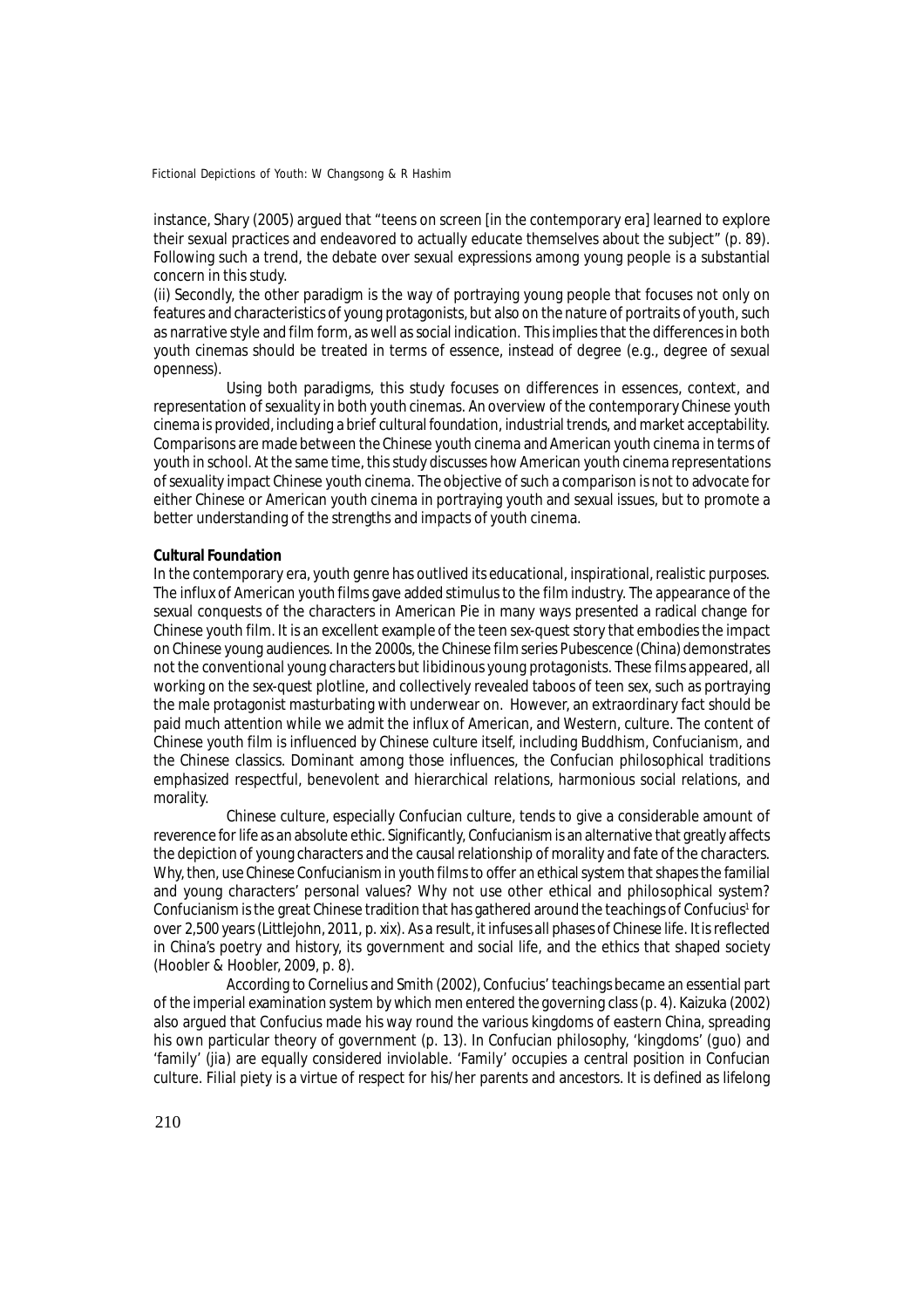service to parents. In terms of this obligation to father/past generations, Cornelius and Smith (2002) had argued that:

... the family was a microcosm of society and operated under the same hierarchical system, with the most important relationship within the family being that between father and son (p. 69).

This fairly embraced their understanding of two relationships of the well-known Confucian 'Five Relationships'<sup>2</sup> : (*a*) *jun wei chen gang* (ruler guides subject), and (*b*) *fu wei zi gang* (father guides son). Interestingly, the legacy of Confucian ethics for centuries remains the role of a son's (or a daughter's) obligation<sup>3</sup> to the domestic sphere and to their secondary position to their parents. On the other hand, for Confucianism, the material-satisfaction between 'father' (*fu*) and 'son' (*zi*) has no priority for either side. Spiritual and moral satisfaction is more important for the father as a father and for the son as a son. It is argued that the basic characteristics of Confucian ethics are hierarchy and inequality, and that the typical manifestations of hierarchical and unequal relationships are integral to that ethical relationship (Zhao, 2007, p. 5). An understanding of the ethical relationship between a '*father*' and his '*son*' (or, in general, his children) 'lies at centre' (p. 5) of Confucian ethics, and may thus provide a better understanding of Confucian ethical theory.

In Chinese culture, the relationship between the father and child (ren) is viewed as a significant relationship in everyone's social life. While this essay focuses on the issues related to representations of sex and sexuality, the quality of the father-child relationships was more important than the masculinity of the father. The conventional belief is that since 'filial piety' is a cardinal value in Confucianism, a salient feature of the father-son relationship is unquestioned obedience of the son to the authority of the father (Tu, 1985, p. 115). However, Lamb (2010) argued that the rising level of education among younger fathers in China explained some generational changes, especially in urban centers like Shanghai and Hong Kong (p. 351). He believes that Chinese filial piety and Confucianism have thus changed, and apparently have not had a uniform effect on all fathers, past or present.

Young people conform to sex role standards when the relationships with their fathers are close. According to Pleck (2010), a similar conclusion was suggested by research on other aspects of psychosocial adjustment and on achievement: paternal warmth or closeness appeared beneficial, whereas paternal masculinity appeared to be irrelevant (Lamb, 2010, p. 98). Although it is not possible to deny the 'change' to Confucianism, the important feature of 'father' does not change. Tu (1985) argued it is the recognition that the father's ego ideal, his wishes for himself as well as what he has created as standards of emulation for his family, is an integral part of the legacy that the son receives (p. 119).

Moreover, young people in American youth films find themselves involved in sexual activities, whether intercourse, foreplay, or the basic negotiation of sexual preference; "The majority of these narratives could be characterized as comedies, although they tend to take seriously the stakes of sex" (Shary, 2005, p. 63). Those young protagonists in Chinese youth films are also involved in sexual activities, but the majority of the narratives display tragic, unfortunate, sorrowful predestination and negative representations. Confucian culture is significant in these films for a variety of reason, not the least of which is explaining such a difference. Confucius addressed his students that "As sexual desire diminishes with age, there may be less conflict between the desire for sex and the desire to do good (at the very least, the older crowd may not waste so much time thinking about sex)" (Bell, 2010, p. 153). This is not to imply that the desire for sex needed to be entirely extinguished, but it indicates that adolescents may have difficulty controlling and subordinating to moral principles.

Shary described American youth cinema after 1994 as '*the return of teen sex*' (2005, p. 104). He argued that the narrative emphasis on sexual conquest has become 'prominent' since the later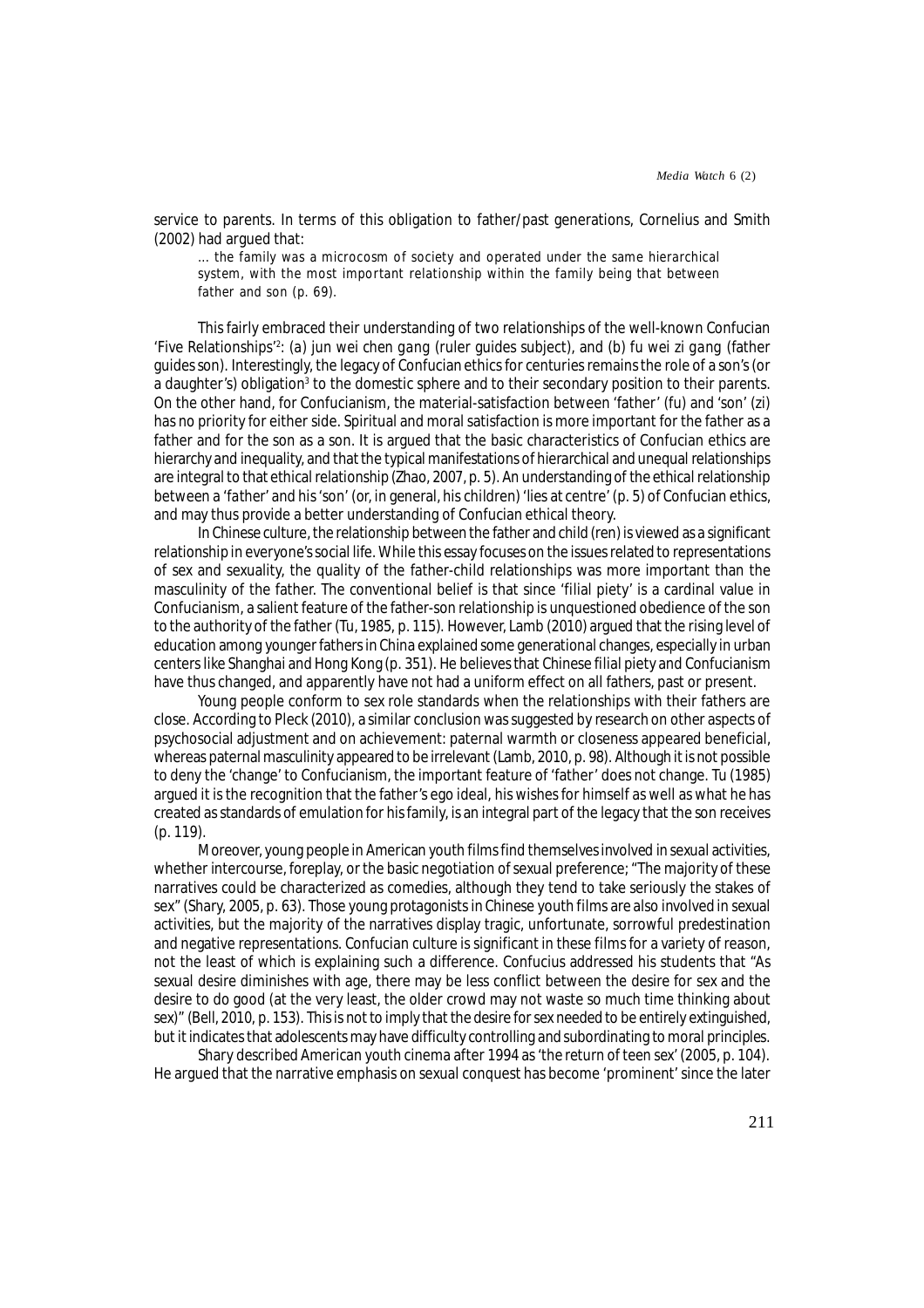1990s (p. 104). A considerable number of films had been covered in his study, such as *Kids* (Larry Clark. 1995), *Cruel Intentions* (Roger Kumble, 1999), *American Pie* (series), *Real Women Have Curves* (Patricia Cardoso, 2002), *What a Girl Wants* (Dennie Gordon, 2003), and *Confessions of a Teenage Drama Queen* (Sara Sugarman, 2004). Shary also noticed that teen films produced after 2005 fulfills the trend of 'return of teen sex', such as *Love at First Hiccup* (Barbara Topsøe-Rothenborg, 2009), *Fired Up* (Will Gluck, 2009), *16 Wishes* (Peter DeLuise, 2010), etc.

Shary (2005) believed that the surest sign of change since the 1980s, teens on screen began having sex again, and even liking it, as they learned to explore their sexual practices and endeavored to actually educate themselves about the subject (p. 89). However, he also argued that the narrative emphasis on sexual conquests were not prominent in those youth films (produced after 1994) as much as they had been in the early to mid-1980s (p. 104). Shary (2002) pointed out that portrayals of teen sex in '90s youth films are not quite as pessimistic or condescending, although it is usually shown to be distinctly more problematic than it was in the '80s (p. 235). Although the majority of youth sex in cinema remains problematic, youth films such as *American Pie* and its sequel (e.g., *American Pie 2: Secret Disguise* in 2001, and *American Pie Presents Book of Love* in 2009) represent 'a return of the romp or even an inauguration of more balanced, meaningful depictions of carnal education remains to be seen' (2002, p. 238).

In 2000, *100 Girls* (Michael Davis, 2000) tells a story about a college freshman who is trapped in an elevator after leaving a party at a women's dormitory with an unknown, unseen woman when the power goes out. He and this unknown woman have sex in the dark. When this freshman wakes up in the morning—still in the elevator—he finds himself alone with a pair of her panties. He tries to identify his mystery dream girl from a whole dormitory of young women. A film like *100 Girls* (Michael Davis, 2000) offers another clear perception of teen sex: without seeing the face of a girl, the boy may have sex with her. Libb Thims (2007) tried to explain it from the perspective of 'thermodynamic system'. He stated that:

... the relation between heat and order also explains the stereotypical inverse connection between the highly ordered neurological nature of geeks and nerds, to use common terms, and their lower levels of physical hotness, on average, as well as the less ordered neurological nature of supermodels and beauties and their higher levels of physical hotness, on average (p. 501).

Thus, we find that Cynthia (played by Jaime Pressly)—the 'hottest of the 100'—states in her notes:

"I'm not stupid. I know I got things easy. Guys will pretty much do anything for me because of the way I look. It's a case. You see, nothing is a challenge for me. Everything's made easy. And if I ever actually do, do something on my own, then everyone assumes I got there because of the way I look..." (from the film's subtitle)

Yet instead of examining the nature of love's dynamics, *100 Girls* attempts to highlight the male protagonist's motivated behaviour after sex in the elevator. This film approaches youth sexual practice with a very facetious view, depicting it as a licit love affair, and beyond being devoid of any real sexual responsibility.

Libb Thims' 'thermodynamic system' is in this sense rationally explicable. When we look at the representations of sex, Confucianism is frequently described as sex-negative, but that is incorrect. Fang Fu Ruan (1991), the Chinese physician and medical historian, argued that Confucius himself never spoke slightingly of the sexual impulse (p. 19). So, it is necessary to discuss the understanding of the implications of Confucius' remarks—"eating food and having sex is the nature of human beings". Ruan (1991) also quoted that "when teenagers and youths become conscious of sex, they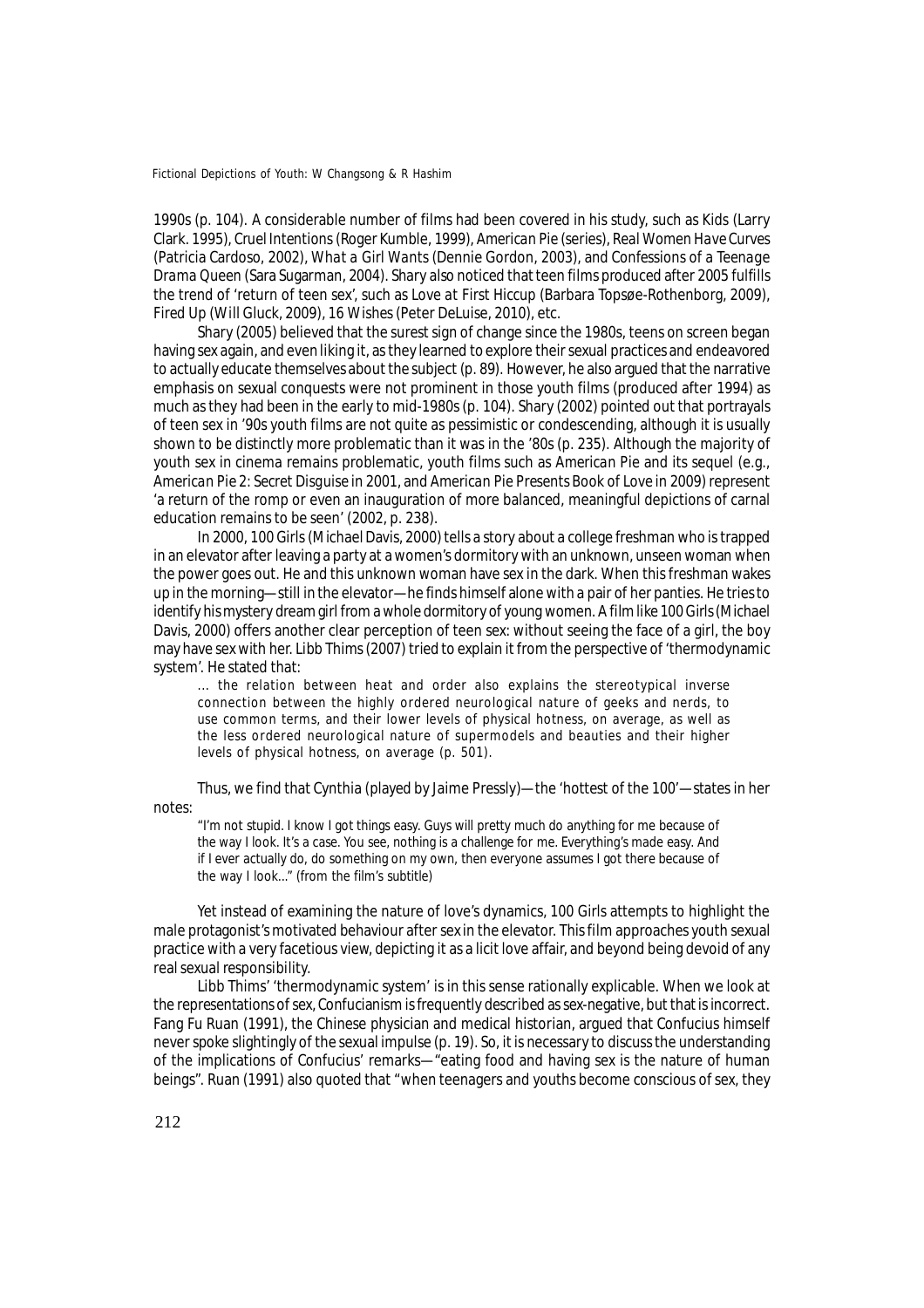will look toward young and beautiful women" (p. 20). Madsen and Strong (2003) examined the early Confucian masters' classics (e.g., *The Works of Mencius*) in terms of human sexuality as well as sex, and they argued that "it is not something that we need to despair and repress" (p. 149). However, "to purify the heart and diminish the desires" was highlighted in *Later Chronicles of the Han Dynasty*<sup>4</sup> . In the current decade, some Chinese scholars point out that there is a renaissance of Confucianism in contemporary Chinese communities. Yu discussed about Confucian social and political aspirations in terms of quality and democracy as well as the Confucian conceptions and values. Yu also paid much attention to the application of Confucianism to the group that is 'coming-of-age' in the modern Chinese communities and even in Western countries. Yu (2011) argued that "the Confucian religion with its emphasis on filial piety present itself as a moderating force in the contemporary world of clashing civilizations" (p. 89). She also believed, thus, that in the Confucian context, we may want to revive a series of terms in relationship to humanity and ritual propriety in public discourse (p. 134).

Even though some teenage characters in Chinese youth films audaciously have sex, and masturbate, the narrative emphasis on sexual conquest is different from those of American teenage characters. We find that boys' horny desires take place in the youth films produced in Mainland China, Taiwan and Hong Kong. But this 'sexual desire' (*xing yu*) always leads to some tragic, unfortunate, sorrowful narrative and negative representations. We find little narrative that could be characterized as comedies.

There are some 2000s films that did show the scenes of having sex and masturbation, although primarily as non-comedy films, such as *Shanghai Dreams* (China) (2005) depicting a rape scene, *2 Young* (Hong Kong) (2005) illustrating teenage parents who have sex at an early age as well as their unfortunate experiences after the girl becomes pregnant, and *Formula 17* (Taiwan) (2004) demonstrating that homosexuality reaps poor karmic fruit after the two young protagonists have sex. These films often depict characters as humorlessly failing to approach anything originally intended by them. In the following paragraphs, the comparison between Chinese youth films and the American youth films are made in terms of representations of sexuality existing in the subgenre of youth in school, since the most conspicuous differences usually remain aligned with the otherness of the cultural matrix.

# **Youth in School Settings**

Chinese youth films and American youth films differ in depictions of school settings and even their purposes. School-aged young people seek various forms of social bonding experiences and the school setting provides the opportunity for such an experience. One of the authors, Wang Changsong, spent his adolescence in high school in China, he always strove for higher grades and became overloaded by various assignments and examinations. In the school environment, some classmates carried a sense of superiority; however, most students seemed not to care whatever their age, current social ties, or sense of self. Some films do embrace messages of students' complaints over the burdens resulting from a myriad of subjects. The documentary film *Senior Year* ("Gaosan", Zhou Hao, 2005) is an excellent example. This part compares the depictions of school settings in Chinese youth films and American youth films, as well as the representations of sexuality in the films.

According to Shary (2002), the majority of American teens' socialization takes place at or around school (p. 27). He believed what makes the school film a specific subgenre is its focus on the actual socialization process at the school. This is opposed to other youth issues which are less integral to the school setting, such as crime, sex, terror or family (although these issues are often developed in films around a school setting). Farber, *et al.* (1994) argued that "the common tendency of filmmakers to manipulate emotions in the movies examined here invalidates what many know, and leaves some realities hidden" (p. 206). They discussed the schooling portrayed in the American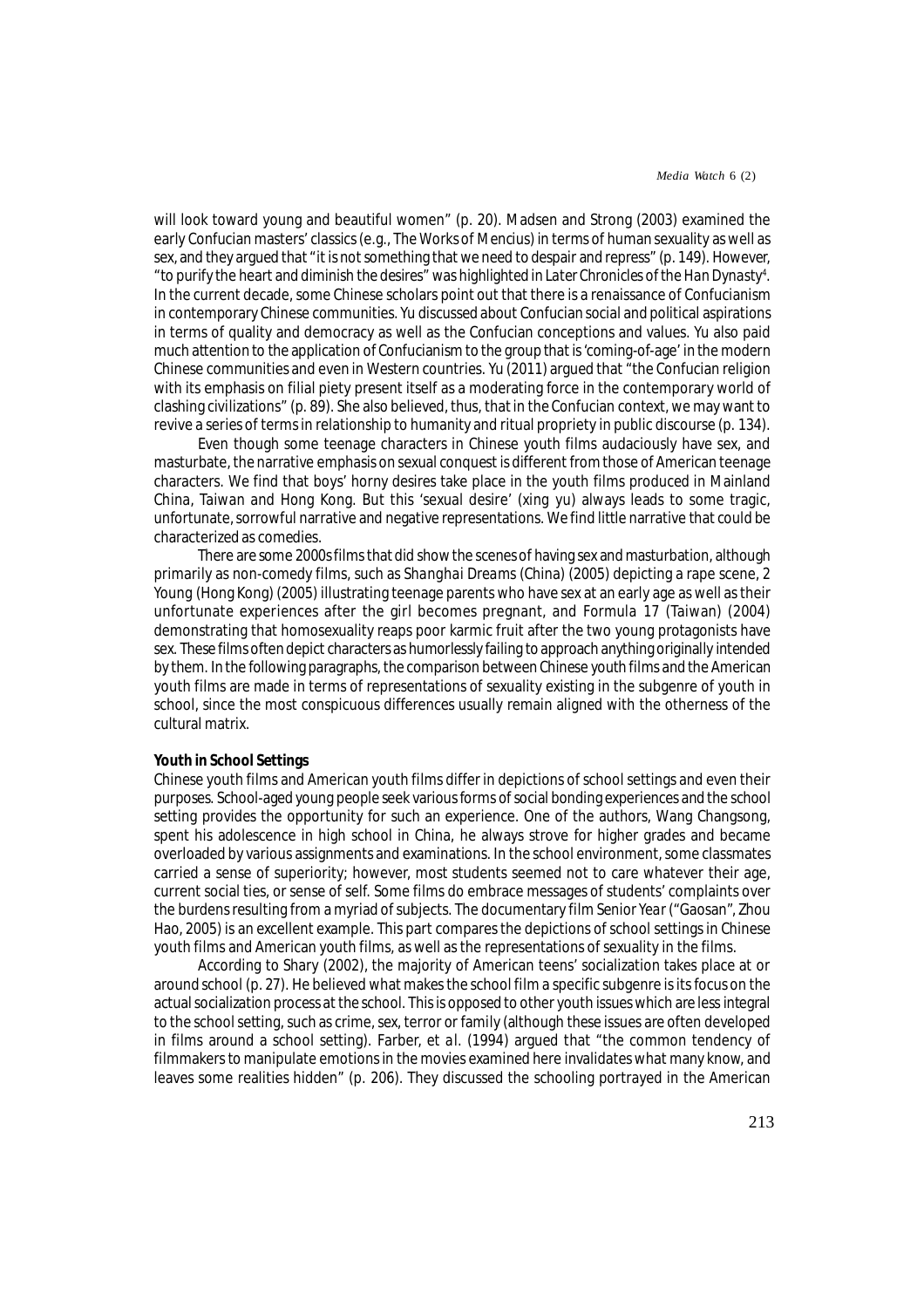films, and they clearly pointed out that schooling represents a widely contested social territory to which large numbers of people in the culture have immediate access; schools therefore provide vital sites where public deliberation and compromise can still take place, and in which wider community participation remains possible (p. 4).

With that school setting in American youth films come a platform for young people to address their overcoming of conventionality. The 2004 popular film *Mean Girls* (Mark Waters, 2004) depicted a girl who is raised in the African bush country by her zoologist parents, and who thinks she knows about survival of the fittest. However, the law of the jungle takes on a whole new meaning when the home-schooled 16-year-old enters public high school for the first time and encounters psychological warfare and unwritten social rules that teenage girls face today. In this film, the 'Plastics' are the social pinnacle of the high school hierarchy. This film describes how female high school social cliques operate and the effect they can have on girls. *Mean Girls 2* (Melanie Mayron, 2011) is a stand-alone sequel to *Mean Girls*. Driscoll (2011) suggested the film undermines the idea that girls' conformity is a form of safety and yet suggests that society is not responsible for the mean girls' behaviour because they can be defeated by public exposure (p. 61). *Mean Girls* and its spin-off have shown the highschool campus in a bright light, while *Sydney White* (Joe Nussbaum, 2007) discovers that today's sisterhood in college is not what it used to be. With the help of her socially challenged new friends, Sydney (played by Amanda Bynes) takes on the reigning campus queen to attempt to transform the school's misguided social hierarchy.

The teen comedy film *Sydney White* poses very different reasons for the teen queen's competitiveness. The female protagonist directly seeks power over seven male students. '*It's time to take back the school*', says Sydney. She competes because she believes that many students in the university are insufficiently self-aware. They are damaged by some unbalanced clique culture that is inevitable because it is embedded in the campus environment. Kaklamanidou (2013) argued that *Sydney White* is "an intensely political text, which addresses issues of class and gender" (p. 77). This female protagonist is presented as a confident, decisive, intelligent and pragmatic young woman. Although, as it has already been noted, teen sex comedies like the *American Pie* series focus on boys and sex, the camera's turn to teenage girls instead of boys can be seen as progress in the politics of a male-centred society. Kaklamanidou believed it could "be mostly attributed to the girl power movement of the later 1990s and 2000s" (p. 80). Another example includes *The Clique* (Michael Lembeck, 2008) and *16 Wishes* (2010).

Despite the 'girl power' depicted in the films mentioned above, Chinese youth films do not empower modern adolescent girls within the school settings as much as American teen films do. Interestingly, girl power can be seen from the depiction of Chinese young women warriors in swordplay films. *Crouching Tiger, Hidden Dragon* (Ang Lee, 2000) successfully featured an empowered female protagonist played by Zhang Ziyi<sup>5</sup>. As Szeto (2011) argued, this female protagonist " is a young girl facing all those mediocre fighters" (p. 55).

Most Chinese girls in school stress the conventionality of the social environment. In the film *Winds of September* (Taiwan) the only two female protagonists are Huang Qinyun (played by Jennifer Chu) and Shen Peixin (played by Teresa Daley). Also at the school is a gang of seven boys. The boys represent a specific force against the school system. Shen Peixin is the class monitor. She is shown to be mild in temper. She attempts to persuade one of the gang to join the school's band to avoid being disciplined by the school. This Eurasian-looking girl represents female leadership in the school, but her ingenuous behaviours indicate that she obeys the rules and regulations of the school while the depictions of male protagonists in the film question the aim of education.

*High Noon* (Hong Kong), unlike *Winds of September*, is sentimentally hopeless as teenagers idle away their time in school. In this film, the clique at school is more like any social group. They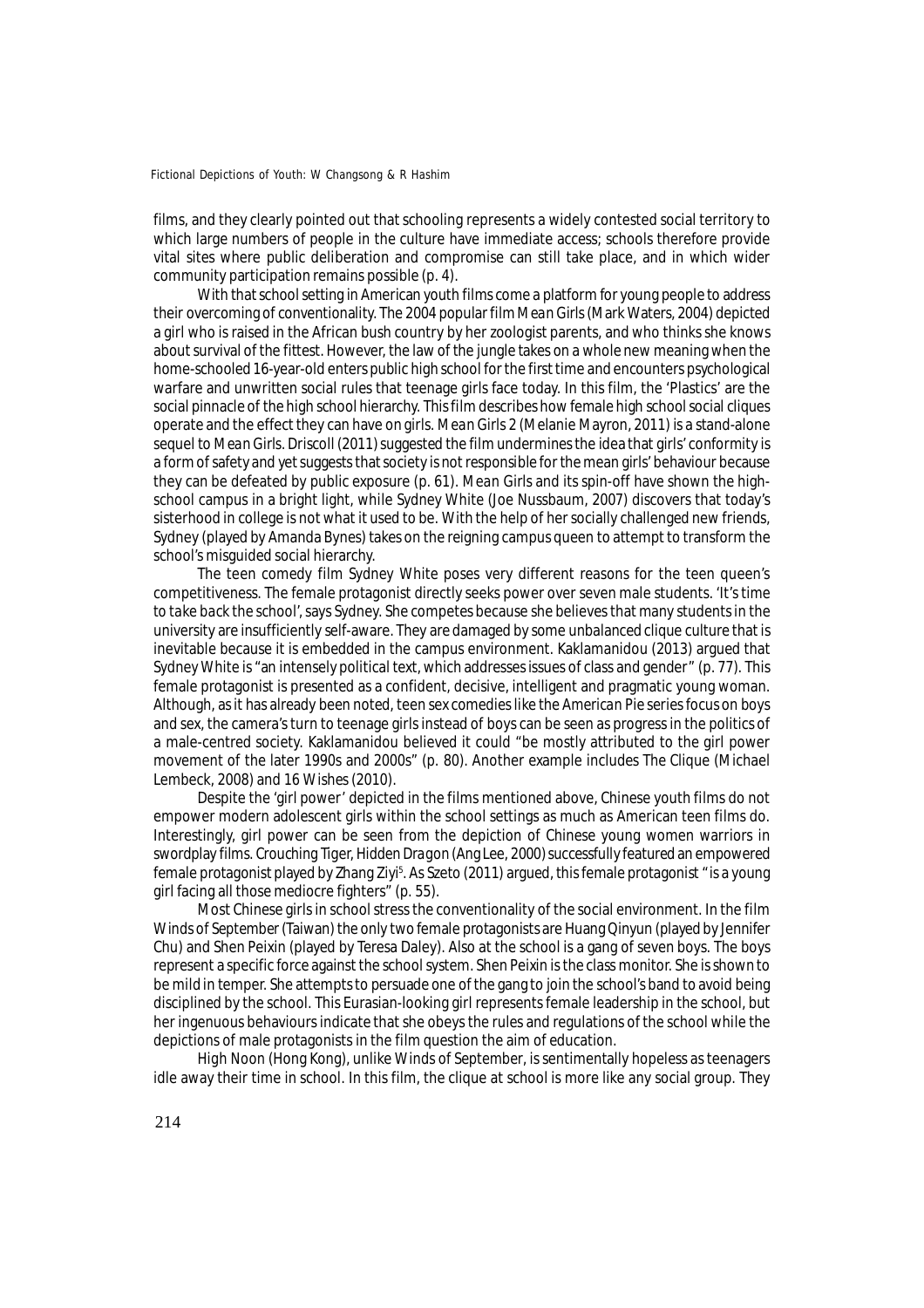tease the young teachers, they smoke drugs in the toilet, and they flirt with girls. The two female protagonists role is to address the concept of women as sexual objects of pleasure. One of the female protagonists even commits suicide due to public exposure of her sex video. In this film they are just the subjects of the event of '*kou nuei*' (picking up hot chicks).

Thus, neither *Winds of September* nor *High Noon* illustrate as much 'girl power' as the *Mean Girls* series and *Sydney White*. Although the term '*disempower*' seems problematic for describing these Chinese girl characters, there is a signal absence of power, rather than an assumption that girls don't/can't practice power until they have become 'empowered'. In exploring this quandary as feminists, the discourse of girlhood that supports Confucianist principles also limits the transformative potential of girl characters in film. Admonitions for Women (*Nüjie*)—the most influential book outlining the four virtues females must abide by—fairly includes "the exclusion or limited involvement of women in literary arts" (Rosenlee, 2006, p. 104). Lingzhen Wang (2011) argued that in Chinese context, feminist discourse was originally bound together with Western imperialism and then took different routes and transformations (p. 15). She believed that Western feminist discourse appear in Chinese community together with discourses of modernity and the modern nation-state. Betties and Adams (2008) stated that girl power signifies a cultural shift in describing what constitutes today's ideal girl (p. 102). Today's ideal girl in Chinese communities may be '*disempowered*' in many youth films, but 'girl power' has begun to appear in the form of youth film in China, Taiwan and Hong Kong. The *Pubescence* series are an excellent attempt to illustrate the Chinese version of 'today's ideal girl'.

As a teen comedy genre, American youth films seriously challenge the educational system. The college comedy *Accepted* (Steve Pink, 2006) demonstrates a high school slacker, who is rejected by every school he applies to, who then opts to create his own institution of higher learning. However, it is rare to see any characters in Chinese youth films voice their dissatisfaction with the local educational system even as there is little to indicate the Chinese educational system is better or more mature than the one in the States. Indeed ironically, those Chinese characters indirectly challenge society's preconceptions about school education. The parkour<sup>6</sup> teenager in the film *City Money* represents resistance towards the national higher education entrance examination (commonly known as Gaokao), struggling for self-management of learning, as well as a solid passion for parkour.

*Accepted* involves a group image of college-aged students who are turned down by colleges. Near the end, scenes of this film highlight the mood of dissatisfaction towards existing education. The transcript of a portion of the speech by the hero effectively expresses the perspective of a lessstressful process of higher learning. He points out the failures of conventional education and the importance of following one's own passions instead of being dictated to on what to do. At the State of Ohio educational accreditation hearing, Bartleby Gaines (played by Justin Long) says:

"I'm not going to answer your question, 'cause you guys have already made up your minds. I'm an expert in rejection, and I can see it on your faces. And it's too bad that you judge us by the way we look and not by who we are. Just because you want us to be more like them when the truth is we're not like them. And I am damn proud of that fact. I mean, Harmon College and their 100 years of tradition. But tradition of what? Of hazing kids and humiliating anyone who's a bit different? Of putting so much pressure on kids they turn into these stress freaks and caffeine addicts…. 'cause you rob these kids of their creativity and their passion. That's the real crime! …" (from the film subtitle)."

This film portrays a happy ending in which the institute reopens, with more students enrolling. Sealey (2008) also noticed some schooling problems were lampooned so effectively in this film. He exemplifies secondary schooling still (not to mention higher education) has a strong vocational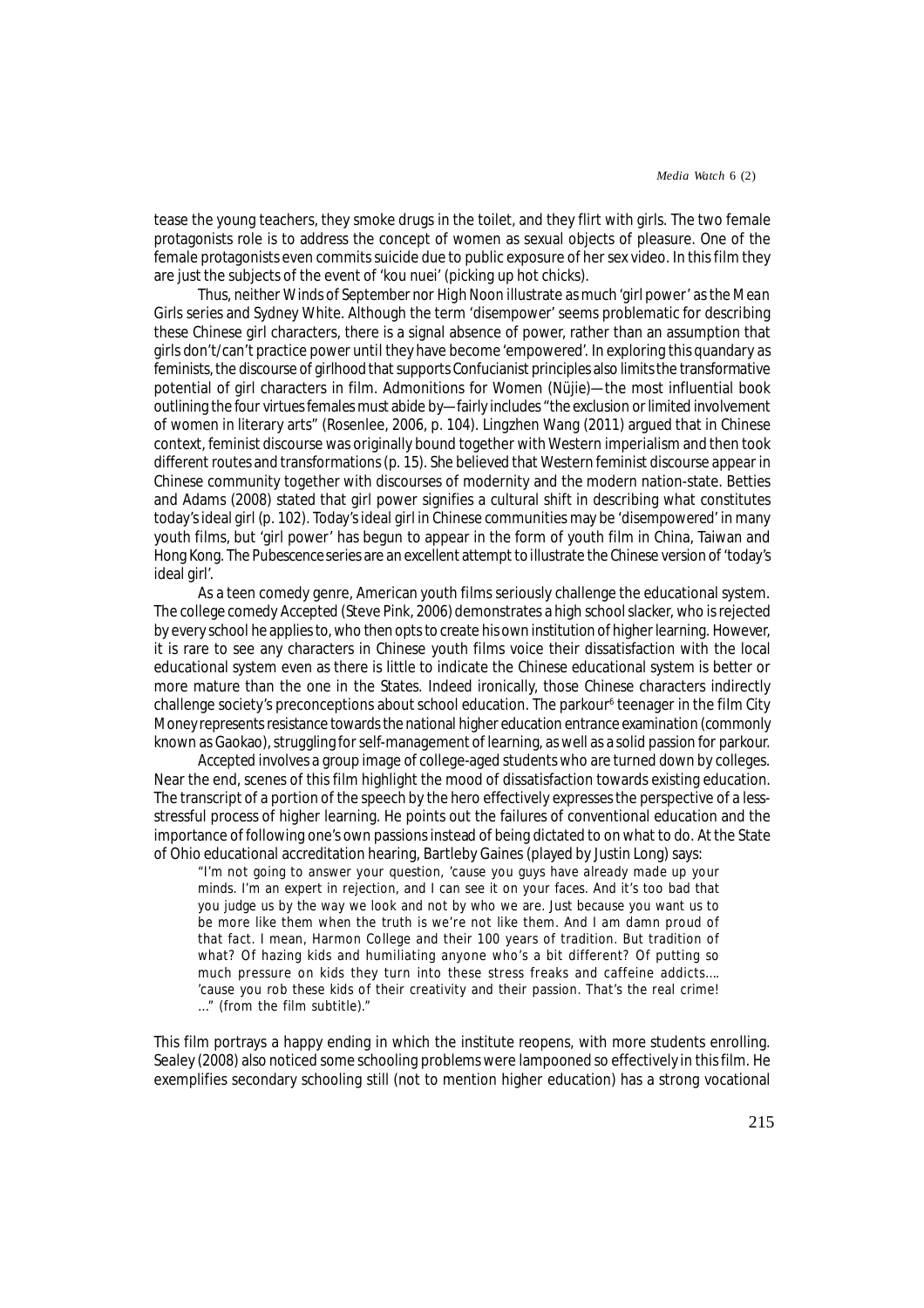message (p. 33). In fact, some of the earlier college comedies have already featured students' performance/behaviour against the educational system, such as *Animal House* (John Landis, 1978), *Real Genius* (Martha Coolidge, 1985) and *Slackers* (Dewey Nicks, 2002).

In *City Monkey* (Kong Linchen, 2008), the athletic protagonist, with vigour and vitality, shows skilled parkour moves. But he expresses some inconsistent conversation at home. This high school boy convinces his mother not to make him join the coming national higher education entrance examination. The conflicts depicted in the film move between parkour, national higher education entrance examination, puppy love, acting in commercials, and the mother's illness. Throughout these conflicts the parkour teenager obediently participates in college entrance examination with qualification. He voices his mind, but he cannot practically resist the continuous pressure from his family. Also interestingly, the 1990s Hong Kong comedy series *Fight Back to School* (Gordon Chan, 1991, 1992 & 1993) allocated stories among crime, school and romance. These films sarcastically depicted some teachers and school leaders with the help of "nonsensical unsettlement of linguistic normatively" (Gelder, 2000, p. 370). Some teachers and school leaders (e.g., the principal and director of teaching and learning) are always the objects that make student hate schools and teachers. For instance, the students in *Fight Back to School* (1991) make use of a crime mess to seek revenge on these teachers and school leaders.

Furthermore, romantic affairs and teen sex represented more variety in American teen films than Chinese youth films. Shary (2002) concluded "interracial, homosexual, passionate, dysfunctional, dangerous, liberating" (p. 261) affairs were represented within teen romantic and sexual experiences. *Love at First Hiccup* (2009) centers on a high school freshman who falls in love with a beautiful senior as his "first hiccup". This film follows their budding romance as they learn to overcome the little hiccups that can be found in all relationships. This positive depiction of young characters in this teen comedy film not only prevents vilifying youth in school or representing them as irresponsible and injudicious, but also indicates that this teenage character retains some sense of integrity or morality. He demonstrates passionate belief in what he is doing. He confesses his love to the senior. He protects the senior from losing her virginity. The dangers, or, the threats, of school youths' love and sex are involved in various conflicts of youth films, but young people themselves have been given more space to handle their affairs, and problems as well. *College Road Trip* (Roger Kumble, 2008) is an excellent example. It illustrates the conflicts between an overprotective father and an overachieving high school girl, as well as indicating that the young person must be dealt with as an autonomous individual. The father's presence on a trip that was designed to mark his little girl's emergence as a young adult leads to an endless series of comic complications. The daughter's complaint—"*treating me like a, a child*"—represents she is craving the freedom of choosing a university as a young adult and, ultimately the father's expression—"*I let you go now*"—strongly reflects that young people are given more space to handle their affairs.

Chinese films about school youth falling in love and having sex are perhaps the most difficult to exemplify. The independent film *Beijing Bicycle* (Wang Xiaoshuai, 2001), which won a Jury Grand Prix of Silver Bear at the 51<sup>st</sup> Berlin International Film Festival in 2001, is the story of two adolescents, whose destinies are linked through their desires to own the same bicycle. For the schoolboy in this film, the bicycle represents improved social standing and peer acceptance. He even loses his confidence after losing his bicycle in front of the girl he fancies. When the girl suggests giving him a ride after school, he becomes more upset. Epstein (2007) argued that "possessing a bicycle gives him a sense of freedom and independence that allows for a distancing from his family" (p. 221). He believes it allows him to socialize with classmates from a more affluent background and it is the vehicle through which he expresses his personal interest in his girlfriend. In the other boy's case, he always just eyes a young girl who lives next door to a grocery store, but believes that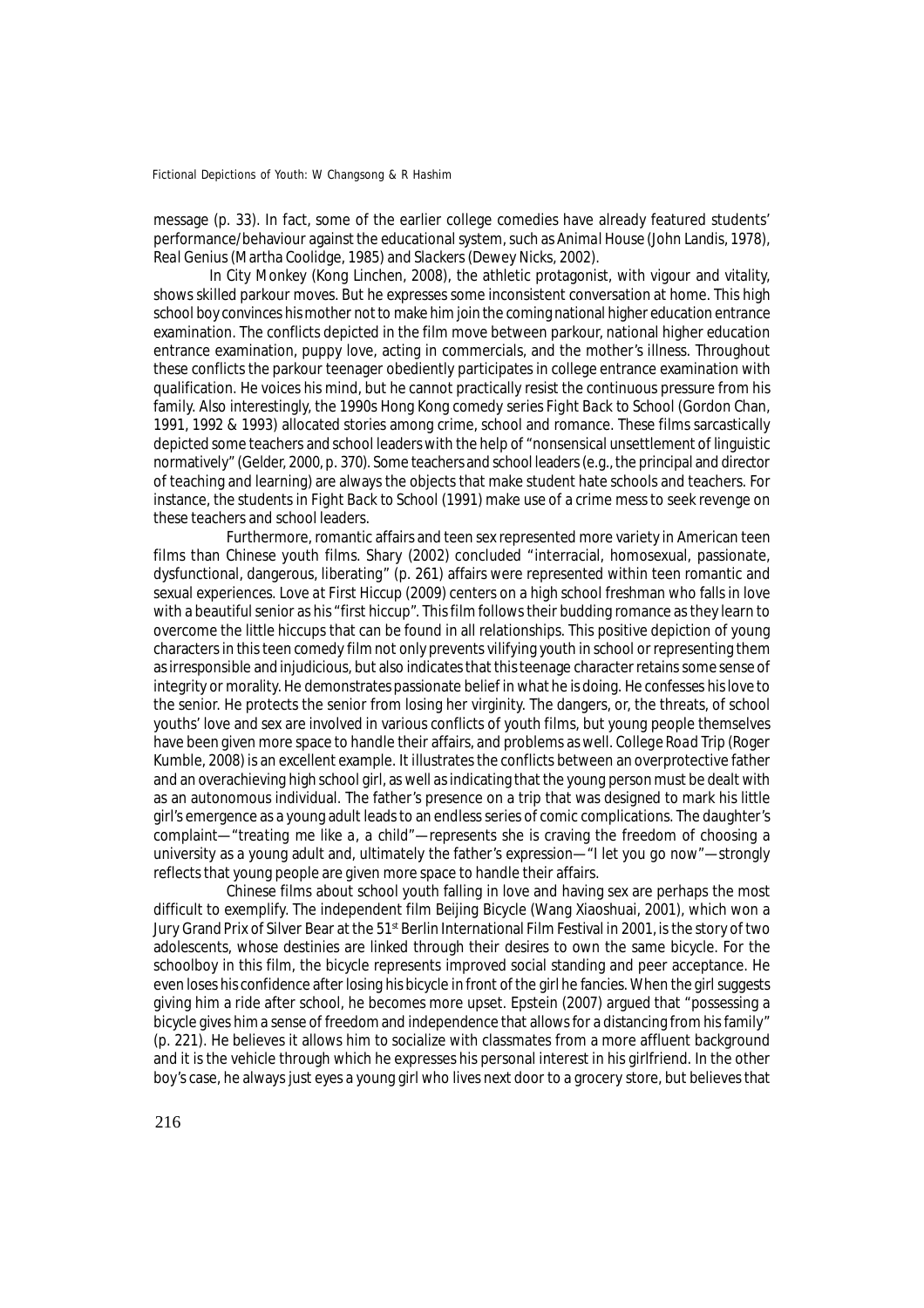such a pretty girl would never be interested in him, because of his rural background. He ultimately discovers this girl is in reality a maid who pretends to be a wealthy urban resident. She actually wears her employer's clothing and shoes. The characters' emotional affairs, and unrequited love depicted in this film do not deliver any message of happiness, and with no positive results.

### **Conclusion**

Youth films from the Chinese and American communities contrast different levels of openness on sexual subjects. This study not aims to recommend "the best" level of openness, but has underlined the tangible connections between sexual subjects and actual social conditions. While the Chinese young population may always be targeted for their consumptive power that supports the local film industry, we must show them to properly learn more about their sexual depictions and own representation, and further, to produce better youth-genre films in the future. Most discussions are concerned with examining the conditions under which youth live only within the context of their representation in cinematic texts. These discussions seem to suggest that young people have always been a concern in Chinese film history, both in terms of cinematic portrayals of youth and their reception of films as audiences.

# **Note**

- <sup>1</sup>Confucius (551–479 BC) was a Chinese teacher, editor, politician, and philosopher of the Spring and Autumn period (Chun-qiu) of Chinese history. Confucius's principles had a basis in common Chinese tradition and belief. He championed strong family loyalty, ancestor worship, respect for elders by their children, and of husbands by their wives. Confucianism is a system of thought based on the teachings of Confucius, who lived from 551 to 479 B.C.E. If only one word were to be used to summarize the Chinese way of life for the last 2,000 years, the word would be Confucian.
- 2 Later Confucians posited five basic human relationships: father and son; elder brother and younger brother; husband and wife; ruler and government minister (or subjects); friend and friend (or friends). Any other human relationship could be seen as some variation of one of the five. According to Lee Dian Rainey, our roles are based on how we relate to one another—as a father or as a younger brother. In each case, our behaviour and our duty will be different, depending on what our role is in the relationship.
- 3 When Mengzi talks about filial piety, usually the emphasis was not particularly directed at the father-and-son relationship but of the child-parent. Scholars in the Han dynasty had developed this fundamental principle of elevating the role of both the father in a family and the ruler in a state and transferred the expectation of filial piety to the ruler in place of the father, thus, exchanging the functions of father and ruler. "*Father And Son in Confucianism And Christianity: A Comparative Study of Xunzi and Paul*", Sussex Academic Press, (2007), p.6. Many scholars have reached a similar conclusion regarding the importance of the child-parent relationship in contemporary China. Chinese scholar Yu Dan, in her *Sentiment of the Analects of Confucius* published in 2008, pointed out that the current definition of father-and-son relationship does not reflect the ruler-and-subject, but 'filial piety' still functions as 'civic virtue' (*gong gong mei de*) in the society.
- 4 *Later Chronicles of the Han Dynasty* is an official Chinese historical text covering the history of the Han Dynasty from 6 to 189. Fan Ye and other authors compiled it in the 5th century during the Liu Song Dynasty, using a number of earlier histories and documents as sources. The book is part of the early four historiographies of the Twenty-Four Histories canon, together with the Records of the Grand Historian, Book of Han, and Records of the Three Kingdoms. Parts 1 and 2 of Volume 79 were the biographies of Confucian scholars. Forty-six Confucian scholars were included.
- 5 Zhang Ziyi is a Chinese film actress and model. Her first major role was in *The Road Home* (1999). She achieved fame in the West after leading roles in *Crouching Tiger, Hidden Dragon* (2000), *Rush Hour 2* (2001), *House of Flying Daggers* (2004), and *Memoirs of a Geisha* (2005). She has been nominated for three BAFTA Awards and a Golden Globe Award.